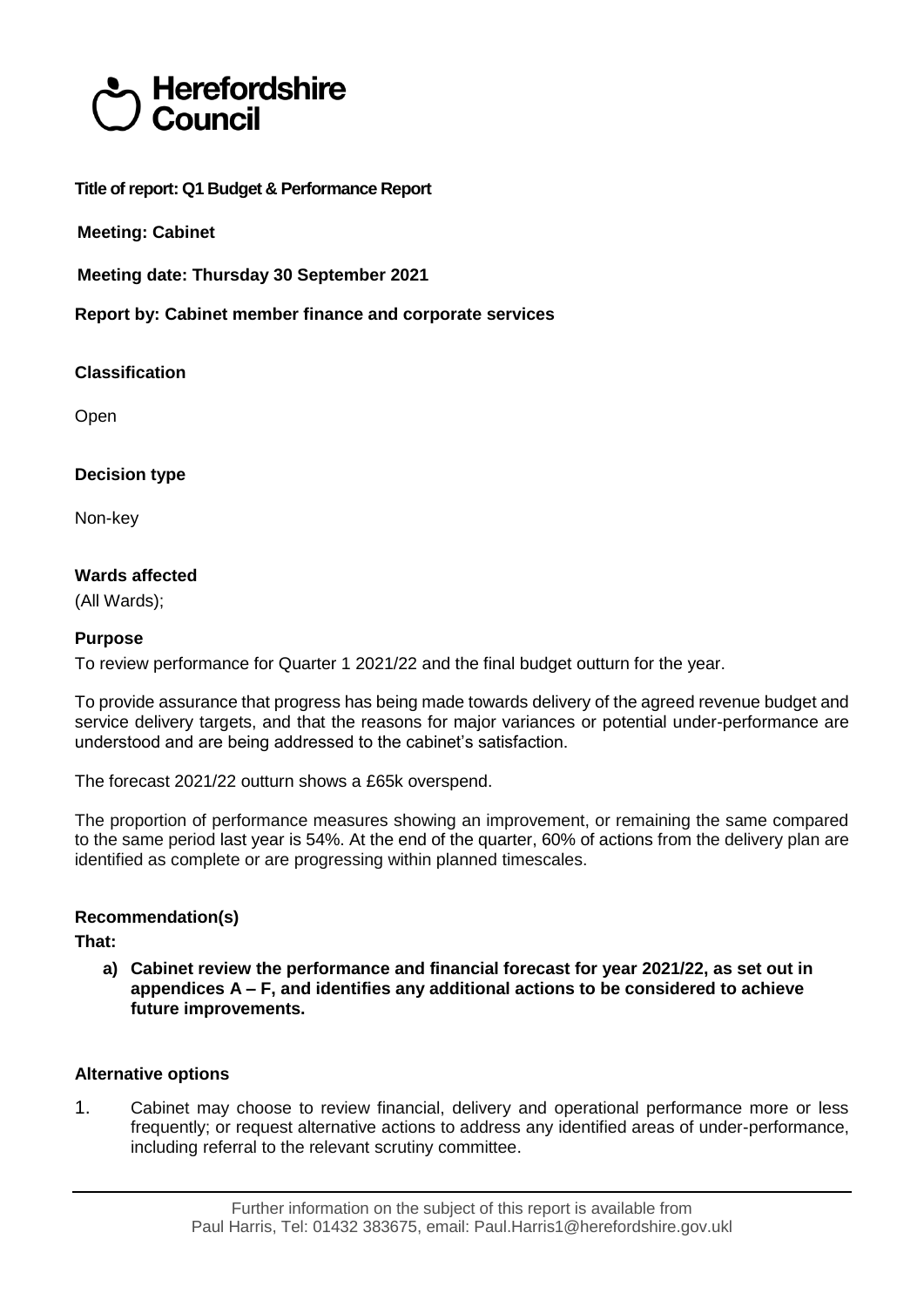#### **Key considerations**

#### **Revenue Budget**

- 2. The 2021/22 outturn is £4,854k overspend before the allocation of the COVID-19 grant. The net overspend is £65k.
- 3. The table below sets out the cabinet portfolio position at the end of July. Further service detail is available in appendix A.

|                                                                  |                        | Gross<br><b>Budget</b> | Working<br><b>Budget</b> | Outturn | Forecast<br>Variance | <b>COVID</b><br>Grant<br><b>Allocation</b> | Variance<br>including<br>the Grant |
|------------------------------------------------------------------|------------------------|------------------------|--------------------------|---------|----------------------|--------------------------------------------|------------------------------------|
| <b>Portfolio</b>                                                 | <b>Councillor</b>      | £000                   | £000                     | £000    | £000                 | £000                                       | £000                               |
| Health & Adult Wellbeing                                         | Cllr Norman            | 99,802                 | 59,669                   | 60,154  | 485                  | 1,100                                      | (615)                              |
| Children's and Family Services, and Young<br>People's Attainment | <b>Cllr Toynbee</b>    | 47,954                 | 37,477                   | 39,241  | 1,764                | 1.000                                      | 764                                |
| Commissioning, Procurement and assets                            | <b>Cllr Davies</b>     | 21.414                 | 15,460                   | 16,888  | 1,428                | 1,200                                      | 228                                |
| <b>Environment and Economy</b>                                   | <b>Cllr Chowns</b>     | 3,408                  | 2,392                    | 2,352   | (40)                 | 0                                          | (40)                               |
| Housing, Regulatory Services and Community<br>Safety             | Cllr Tyler             | 4,323                  | 779                      | 865     | 86                   | 500                                        | (414)                              |
| Infrastructure and Transport                                     | <b>Cllr Harrington</b> | 20,504                 | 10,091                   | 10,533  | 442                  | 90                                         | 352                                |
| Finance, Corporate Services and Planning                         | <b>Cllr Harvev</b>     | 22.183                 | 15,352                   | 16,393  | 1,041                | 26                                         | 1,015                              |
| Corporate strategy and budget                                    | <b>Cllr Hitchiner</b>  | 1,698                  | 810                      | 858     | 48                   | 873                                        | (825)                              |
| <b>Portfolios</b>                                                |                        | 221,286                | 142,030                  | 147,284 | 5,254                | 4,789                                      | 465                                |
| Central, treasury management, capital financing                  |                        |                        |                          |         |                      |                                            |                                    |
| & reserves                                                       |                        | 19,883                 | 18,966                   | 18,566  | (400)                | O                                          | (400)                              |
| <b>Total Revenue</b>                                             |                        | 241,169                | 160,996                  | 165,850 | 4,854                | 4,789                                      | 65                                 |

- 4. Health & Adult Wellbeing is reporting a forecast net overspend of £485k. The main reasons for the current overspend position is savings yet to be delivered (some savings proposals will only generate a part-year effect so will materialise later in the year) and pressures within homecare. Children's and Family Services and Young People's Attainment is overspent by £1,764k due to the cost of placements increasing since budget setting. The Commissioning, Procurement and assets overspend of £1,428k relates to savings not being delivered in this financial year. Infrastructure and Transport is seeing pressures in car parking income. The overspend in Finance, Corporate Services and Planning is due to planning income not meeting forecasts and additional costs in finance and legal relating to additional expenditure for supporting COVID-19 work and project delivery.
- 5. The central, treasury management, capital financing and reserves underspend is detailed in Appendix C and reflects the delayed need to borrow from a combination of high cash balances and slippage in capital investment spend, detailed in appendix B.

#### **Capital Budget**

- 6. The original £97.870m capital budget for 2021/22 has been revised to £136.705m, the summary breakdown is shown in the table below, but this consists of £33.296m 20/21 carry forwards of unspent budget, £0.056m use of reserves and additional grants of £5.483m.
- 7. The forecast spend position is £67.225m which is an underspend of £69.480m of the budget of £136.705m. Full details for each project are in appendix B. This underspend consists of £5.817m projects that are likely to deliver below the project budget and projects that may no longer be required such as the car park fire suppression system of £750k. The remaining £63.663m are budgets that may not be committed in this financial year but will be rolled forward to 2022/23 as they are funded by grants or land may not be acquired in this financial year for housing but the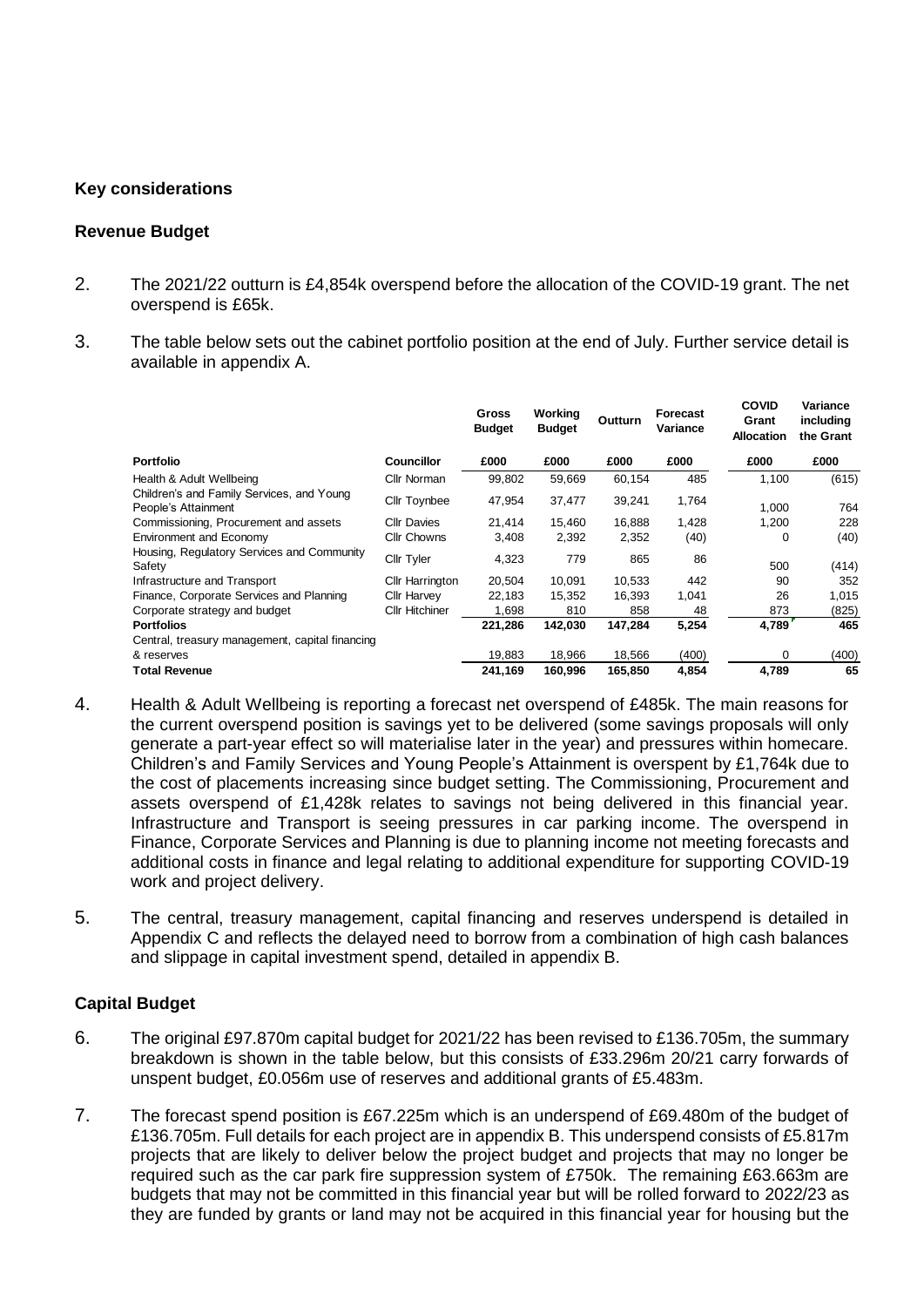budgets are needed to be retained for those projects to ensure delivery. The full capital programme by project for this and all future years can be seen in detail by project in appendix b.

8. The spend next to the capital spend in some instance (not all) is reflective of progress of programmes. An injection of activity has taken place with additional delivery directors and project management support but that has yet to materialise in significant spend. As part of the Quarter 2 budget and performance report a full review of Delivery Plan activity will take place in consultation with cabinet portfolio holders, to ensure a clear understanding of which schemes will complete in the financial year, and those which will carry forward in to future years.

|                                                 | 2021/22<br><b>Budget</b><br>£'000 | 2022/23<br><b>Budget</b><br>£'000 | 2023/24<br><b>Budget</b><br>£'000 | 2024/25<br><b>Budget</b><br>£'000 | Total   |
|-------------------------------------------------|-----------------------------------|-----------------------------------|-----------------------------------|-----------------------------------|---------|
| February 2021 Council<br><b>Approved Budget</b> | 97,870                            | 66,634                            | 21,179                            | 10                                | 185,693 |
| 20/21 Carry Forwards                            | 33,296                            |                                   | -                                 | ۰                                 | 33,296  |
| Use of Reserves                                 | 56                                |                                   |                                   |                                   | 56      |
| <b>Additional Grants</b>                        | 5,482                             |                                   | -                                 | ۰                                 | 5,482   |
| <b>Revised Capital</b><br><b>Budget</b>         | 136,705                           | 66,634                            | 21,179                            | 10                                | 224,527 |

#### **Savings**

9. The graph below shows the confidence in the delivery of savings identified for 2021/22. As can be seen below, at the end of July, 72% of the savings agreed at Council in February is forecast to be achieved. This is based on, £5.569 million (49.70%) of the £11.205 million savings for the having already been achieved by the end of July, and a further £2.494 million on target to be achieved by the end of the year, leaving a total of £3.142 million unlikely to be achieved.





- 10. The status of the savings at 31 July 2021 are outlined in appendix D which includes savings unlikely to be achieved (including forecasts more than 10% away from their target). A summary of savings plans and status per directorate is below:
	- a. Children and Families Directorate: £1.309m shortfall on a savings target of £2.390m
	- b. Economy and Place Directorate: £1.722m shortfall on a savings target of £4.348m
	- c. Adults and Families saving of £3.270m on target to be delivered
	- d. Corporate Centre: though a current shortfall of £111k savings based on a target of £1.197m this is likely to be met.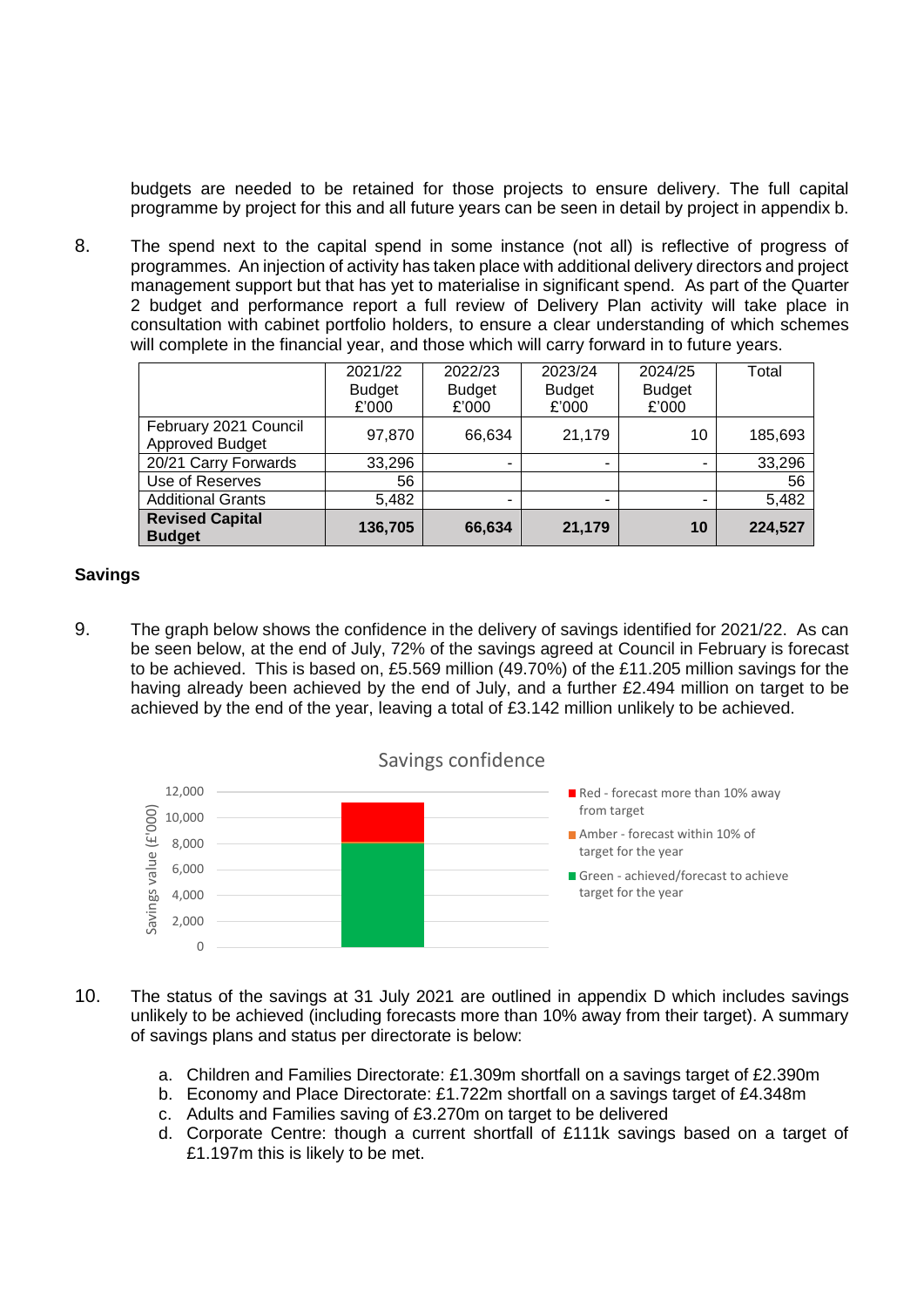11. Where it has been identified there are risks to the delivery of savings alternative proposals are being developed in consultation with the cabinet portfolio holders in preparation for Quarter 2 Budget and Performance Report.

#### **Section 106 portfolio of works**

- 12. Section 106 agreements are legally binding obligations between Herefordshire Council and developers (under the Town and Country Planning Act 1990) to ensure developers make a reasonable contribution to local physical and social infrastructure. These agreements are linked to specific developments and specifies what gain type category the money has been secured for, for example, highways schemes, recreational facilities, education and health. The current total of Section 106 monies available to spend is £9.3m across 14 gain type categories.
- 13. The council is currently reviewing the procedures and works, undertaking analysis and identifying delivery proposals and processes. This is scheduled to be presented to Cabinet in November 2021 to obtain approval of the new delivery proposals and processes and to put in place appropriate delegation to approve spend, including resources, to deliver the Section 106 schemes identified.
- 14. The Section 106 portfolio of works updates and monitoring will now be included in future quarterly budget & performance reports.

#### **Performance: Economy**

15. Of the 19 deliverable projects identified in the delivery plan, 1 project is complete, 13 are on track, 4 have possible delays, and 1 is delayed. All reported performance measures within the theme have met, or exceeded targets – there remains some work to ensure all measures have targets established. All measures have shown an improvement on the same point last year where comparison can be made. These actions, and measures contribute towards a desired improvement in the outcomes identified. The visual below provides an overview of this information, and greater detail on the deliverables, outputs and outcomes of the delivery plan can be found at appendix E. Within appendix E is a column which details whether each of the deliverables for the year are planned to be completed this year or next year and those deliverables which will extend in to next year, in instances where the work has slipped in to next year, this could be for a range of circumstances including resource and funding availability, unexpected events, or re-prioritisation of work; within the economy theme 42% of the actions are due to be complete this year, 53% are due to be continue in to next year as planned, 5% have slipped from completion this year in to next.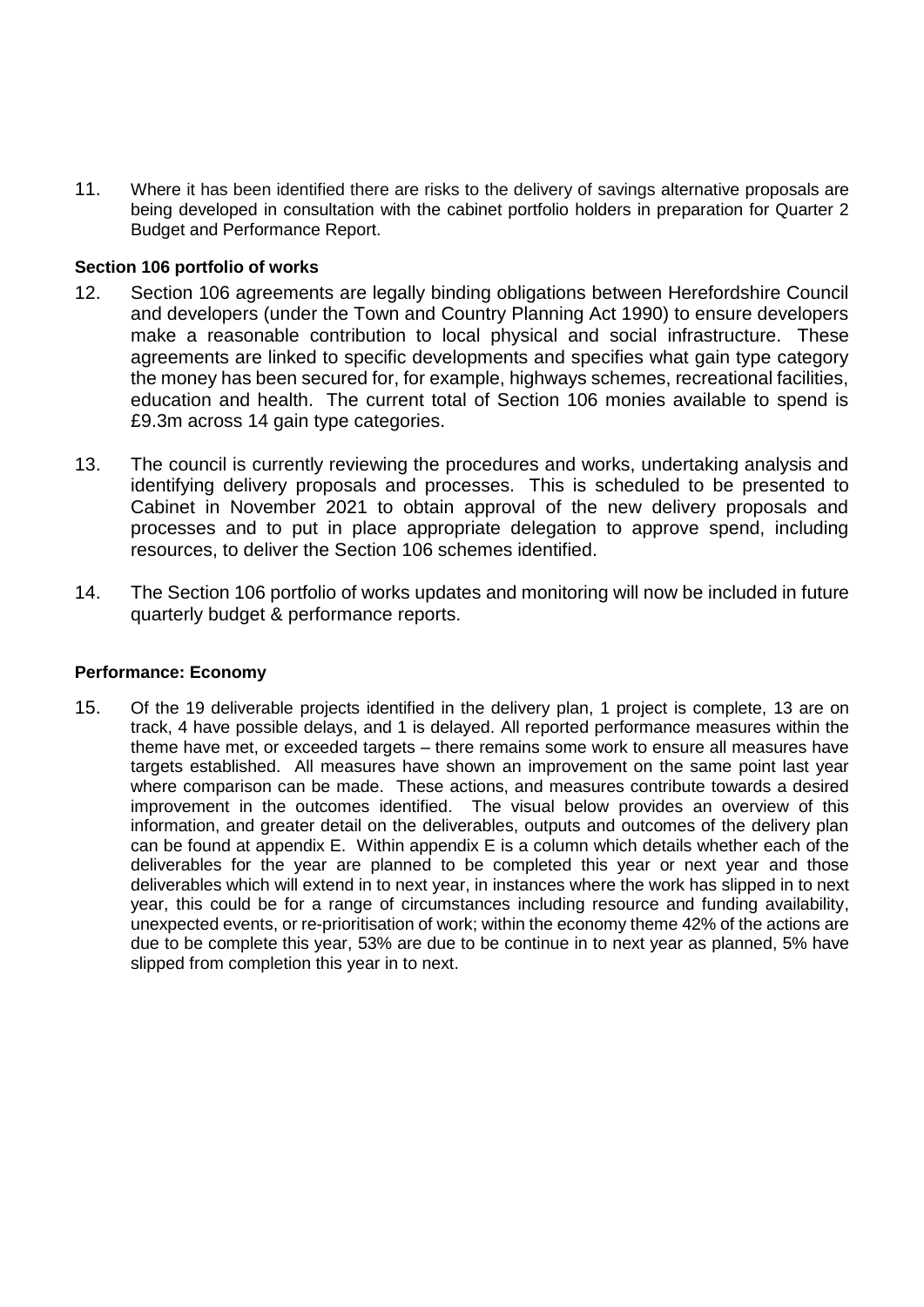

- 16. Funding has been confirmed for the Town Investment Plan, this has secured £22.4m of funding for investment across the city. Further information on the full list of scheme can be found [here.](https://www.herefordshire.gov.uk/business-1/towns-fund)
- 17. The final draft strategies have been developed for the Market Town Economic Development Investment Plans, through engagement with local stakeholders. The plans are due to be considered by Cabinet in October 2021.
- 18. June saw the [opening of the Shell Store](https://www.herefordshire.gov.uk/news/article/1164/revitalised-shell-store-is-open-for-business) housing 25 business incubation units. These units are anticipated to generate approximately 128 new jobs by 2023, rising to 450 by 2031.
- 19. In support of the COVID-19 economic recovery plans agreed by Cabinet outlining how the council will invest the £6.1 million – a copy of the plan can be found [here.](https://councillors.herefordshire.gov.uk/documents/s50090724/Appendix%201%20Covid%2019%20Economic%20Recovery%20Plan.pdf) Further detail on the progress made against the elements of this plan can also be found in appendix E.
- 20. A revised completion date of September 2021 for the student accommodation site at Station Approach is anticipated following construction delays.
- 21. Delivery of a Youth Employment Hub is now planned for September 2021 due to a delay in securing match funding. A hub building in Hereford city will link to market towns and communities working via Talk Communities centres. Despite a slow start in the DWP's Kickstart scheme nationally, Job Centre Plus is now prioritising young people aged between 16 and 24 in receipt of Universal Credit for consideration; there are over 60 live vacancies, which included 20 Herefordshire Council, 10 Hoople and 22 placements with Wye Valley Trust however there have been challenges in engaging with some younger people to date.
- 22. The Marches Local Enterprise Partnership funded marketing and PR [campaign](https://www.visitherefordshire.co.uk/) to promote Herefordshire as a tourism destination in support of COVID-19 recovery, has exceeded initial targets, generating over 1.3 million social media impressions, the advertising campaign reaching 8.3m people, coverage in a wide range of national newspapers and magazines, over 100,000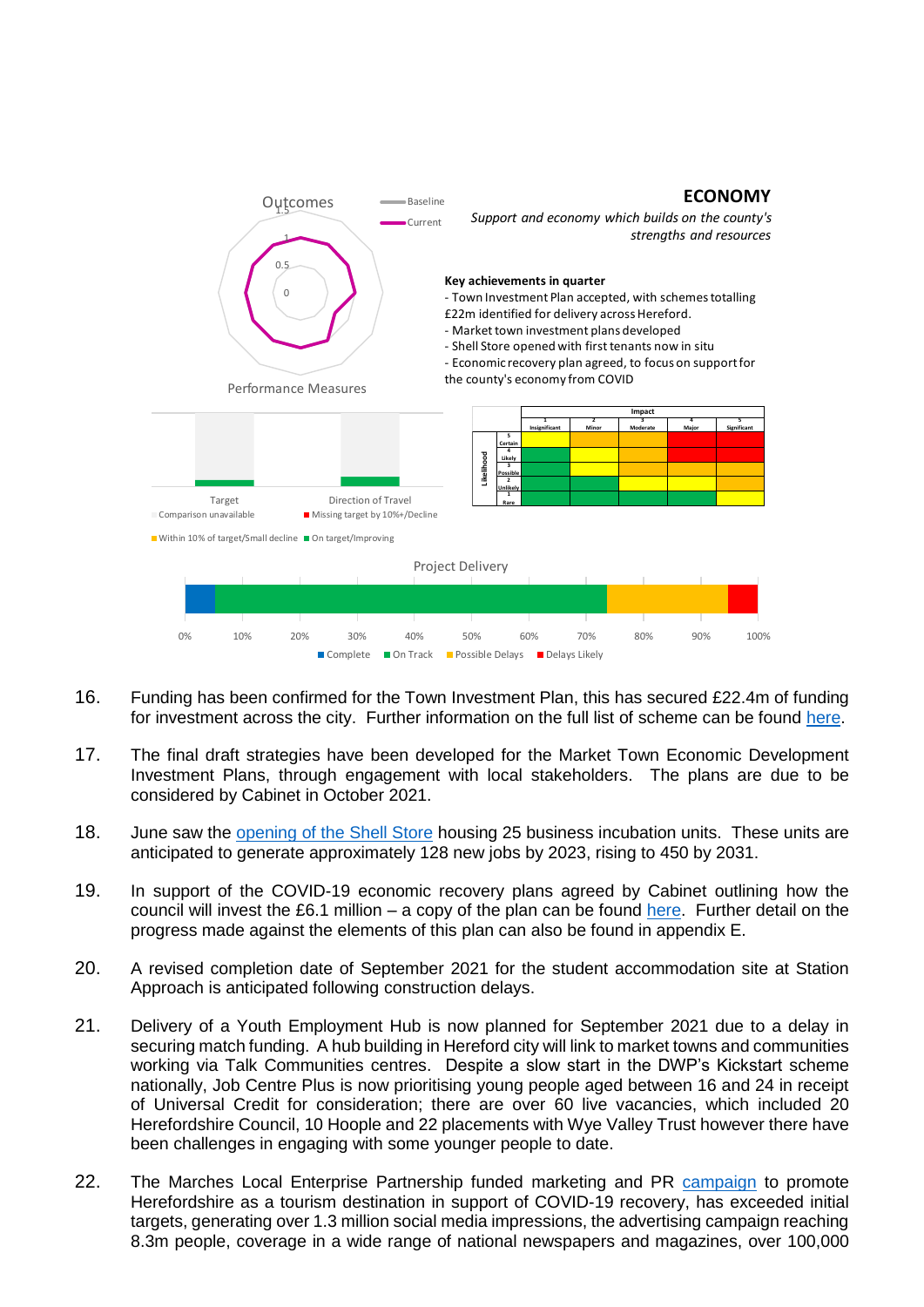unique visitors to the redeveloped website [\(www.visitherefordshire.co.uk\)](http://www.visitherefordshire.co.uk/) since March 2021; and the first ever Herefordshire TV advert launched on 17 July: [https://www.youtube.com/watch?v=W4OhqUxjRLM.](https://www.youtube.com/watch?v=W4OhqUxjRLM) 483 businesses directly assisted, featured on the website [\(www.visitherefordshire.gov.uk\)](http://www.visitherefordshire.gov.uk/) or in PR campaigns. The results of a survey of businesses indicate that that 148 jobs were at risk without the additional trade generated by the project (25.3% of responding businesses).

#### **Performance: Environment**

23. Of the 16 deliverable projects in the delivery plan, 9 are on track and 7 have possible delays. Half of performance measures within the theme that have data have met, or exceeded, identified targets – there remains significant work required in establishing appropriate targets with these measures. Only 25% of measures have shown an improvement on the same point last year where meaningful comparisons have been possible. These actions, and measures contribute towards a desired improvement in the outcomes identified. The visual below provides an overview of this information, and greater detail on the deliverables, outputs and outcomes of the delivery plan can be found at appendix E. Within appendix E is a column which details whether each of the deliverables for the year are planned to be completed this year or next year and those deliverables which will extend in to next year; within the environment theme 31% of the actions are due to be complete this year, 50% are due to be continue in to next year as planned, 19% have slipped from completion this year in to next.



24. During the last quarter, considerable work has been done to develop the waste management strategy with operating models which will form the basis of waste and recycling collections in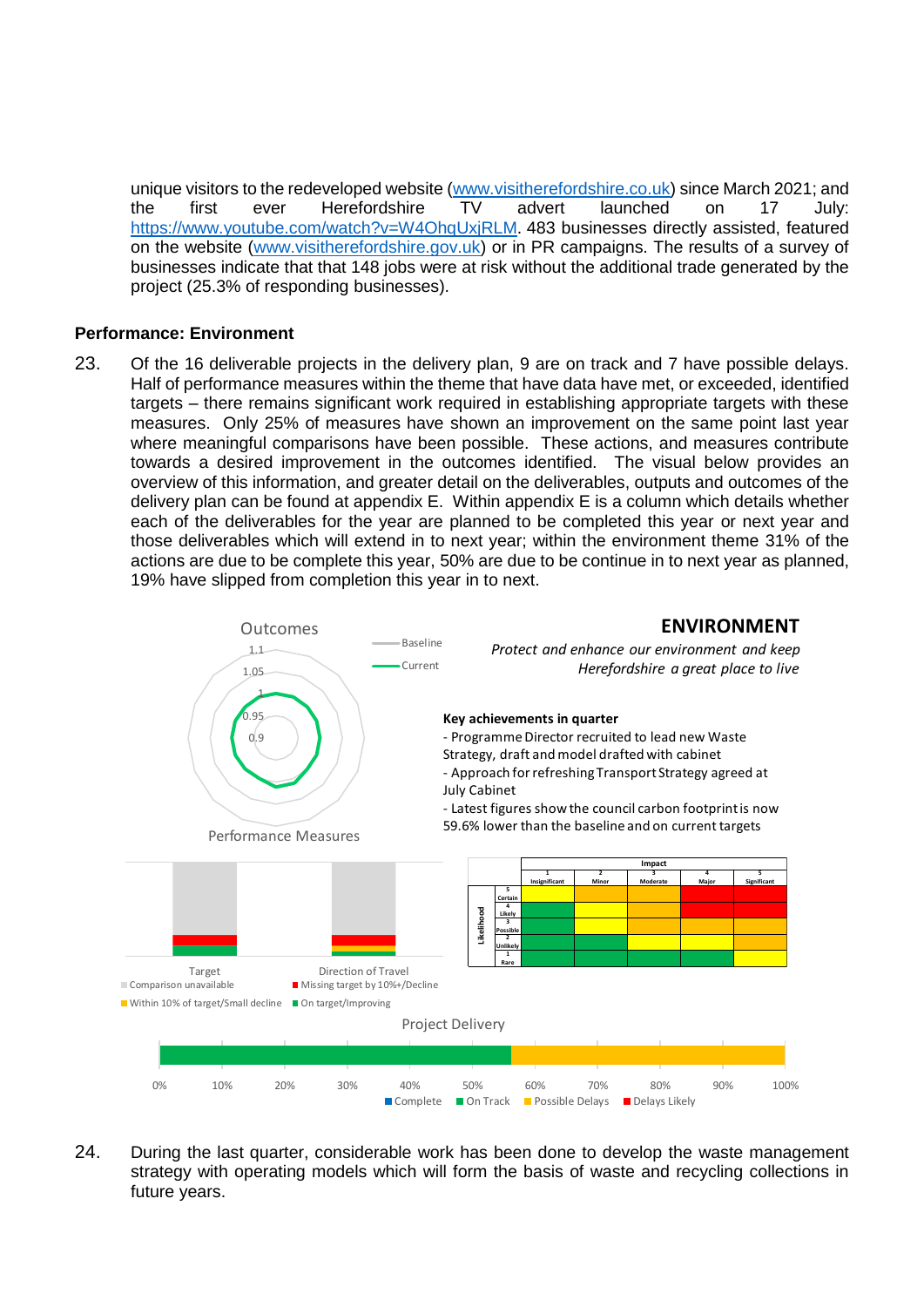- 25. Cabinet approved the approach for refreshing Hereford Transport Strategy in [June's cabinet.](http://councillors.herefordshire.gov.uk/ieListDocuments.aspx?CId=251&MId=8139&Ver=4) This sets out the focus areas for the development of the strategy, including several active travel measures, which will form the basis of the revised strategy due to be published in 2021/22.
- 26. The council continues to reduce its carbon footprint; the 2020/21 outturn shows as a 59.6% reduction of carbon dioxide on the baseline, which is on track to meet the 75% by 2025/26. Whilst this is positive news, the decision on PV (solar panels) in schools has been delayed.
- 27. A new Herefordshire Climate and Nature Partnership has started with the vision of "a thriving net zero carbon nature-rich Herefordshire by 2030"; membership of this group has been aimed at major emitters of carbon, experts, community organisations and organisations which enable change and influence behaviours. In addition, July's [cabinet](http://councillors.herefordshire.gov.uk/ieListDocuments.aspx?CId=251&MId=8333&Ver=4) also agreed investment in a range of measures.
- 28. To support households in Herefordshire reduce their carbon footprint and to tackle the challenge of fuel poverty, the council's Park Homes project completed in May 2021, which delivered 115 central heating installations completed. A Rural homes project has also been extended to November 2021, which will deliver 70 first time central heating installations – 21 of these have already been completed. The Green Home Grant delivery programme has now completed retrofits on the lowest energy efficiency homes in the county.
- 29. Formal acquisition of two wetland sites has started. Site surveys and investigations are also underway for a further 4 and potentially 6 sites along the Lugg; these sites will support the reduction of phosphate levels in the river.

#### **Performance: Community**

30. Of the 27 deliverable projects identified in the delivery plan, 2 have been completed, 12 are on track, 10 have possible delays and 3 projects are likely to be delayed. Half of measures available for comparisons have either shown an improvement on last year, or have remained static. Fiftyfive percent of measures with targets have met, or exceeded them; further work needs to be done on establishing targets for the remaining measures where appropriate. There are currently three corporate risks identified which have a bearing on our delivery around our community aspirations. The visual below provides an overview of this information, and greater detail on the deliverables, outputs and outcomes of the delivery plan can be found at appendix E. Within appendix E is a column which details whether each of the deliverables for the year are planned to be completed this year or next year and those deliverables which will extend in to next year; within the community theme 26% of the actions are due to be complete this year, 52% are due to be continue in to next year as planned, 22% have slipped from completion this year in to next.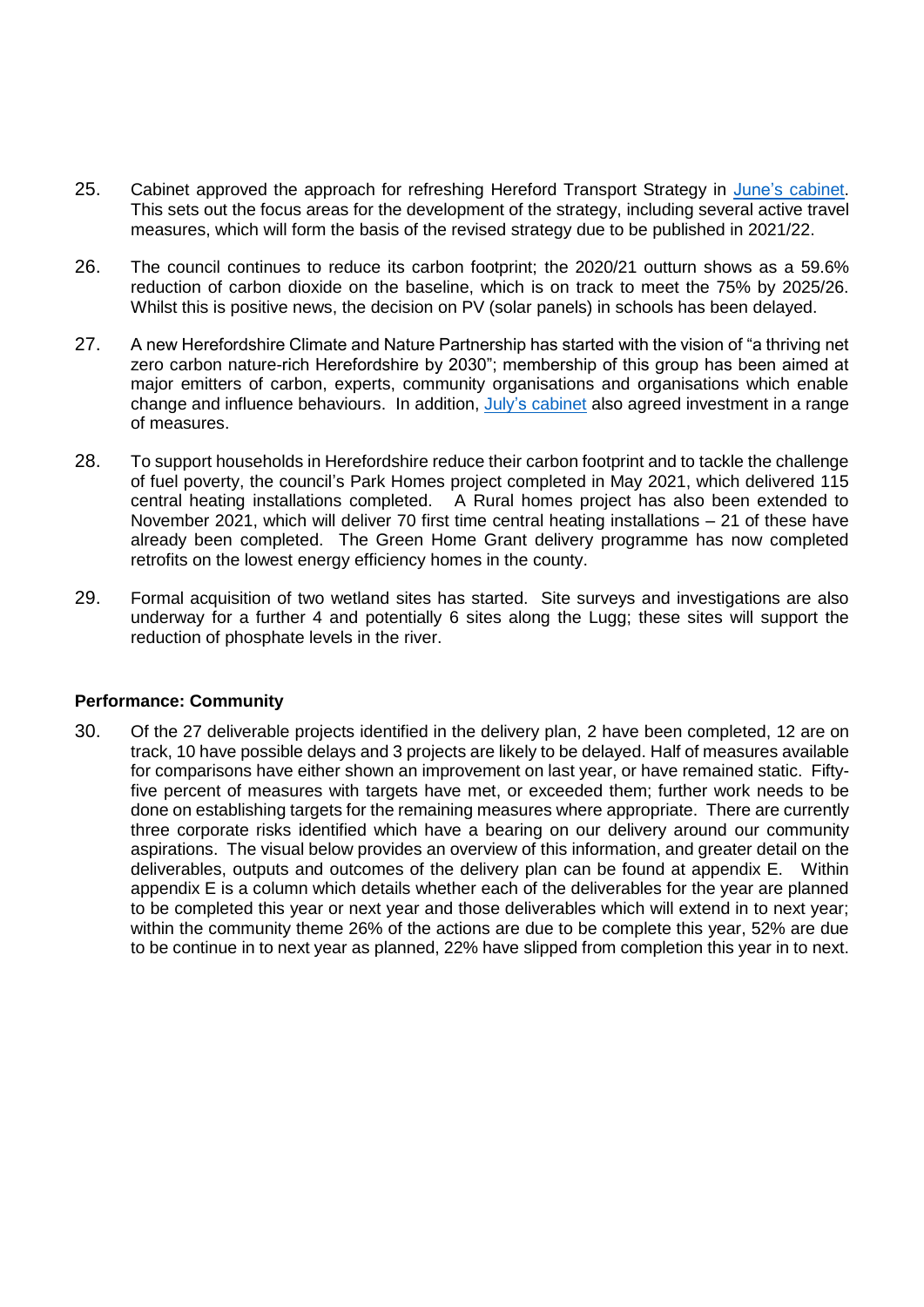#### **Community**



31.

Procurement of the design and build work for the repair of flood damage at Whitney-on-Wye has been delayed, this is a result of an unsuccessful attempt to procure a provider. Alternative delivery has been identified, however this will result in a delay of the completion of the works.

- 32. In order to improve the availability of affordable houses in the county, [July's Cabinet](http://councillors.herefordshire.gov.uk/ieListDocuments.aspx?CId=251&MId=8140&Ver=4) agreed a list of sites to be assessed for suitability for development. Sites, including Holme Lacy Primary School and The Paddock, Aylestone Hill, will be considered for the possibility and the financial estimates for development and progressed to planning application if suitable.
- 33. There are now 24 Talk Community hubs live across the county, providing advice and support across their communities, this figure is above the anticipated target.
- 34. Seven organisations across the county have been awarded grants to deliver the Talk Community debt and money management service and these are now operational, providing advice and support to residents with financial concerns. There are 53 volunteers supporting delivery of this service, including 21 new volunteers; to date 87 beneficiaries have been supported with money and debt advice issues. The Money on Your Mind web pages were launched in June alongside a marketing campaign as part of the Families in Hardship project.
- 35. The Holiday Activity Fund for the summer school holidays has provided approximately 7,000 spaces across the county, providing children with a range of indoor and outdoor activities. This builds upon a successful Easter campaign which, provided activity boxes to more than 40% of eligible primary and secondary children who opted for these activities.
- 36. Dwellings to meet a combination of learning disabilities, mental health, older people and younger people have been completed at Holme Lea in Ross and currently on track for completion in early 2022 in Tillington Road, Hereford.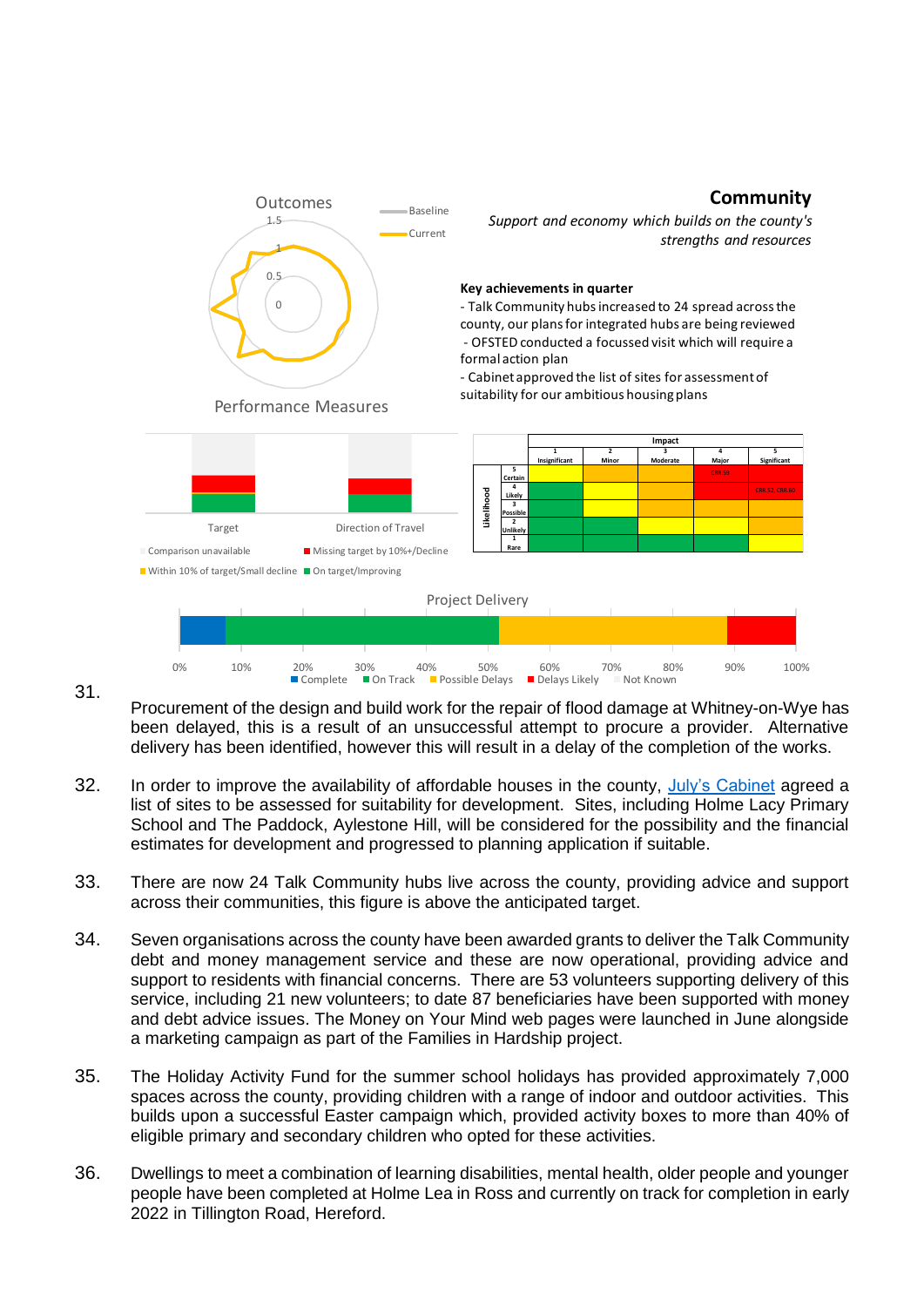- 37. The Whitecross Homeless Hub has now been completed which provides 12 units of transitional accommodation for those who might otherwise be homeless, as well as a focal point for information and advice for those sleeping rough, or at risk of sleeping rough. Further work on Blackfriars Street to provide additional self-contained flats is slightly delayed due to planning queries but Number 4 is due for completion in October 2021, and Number 5 in early December 2021.
- 38. Following the Improvement Notice issued to the council in May this year, the council has now established the Improvement Board chaired by Gladys Rhodes White OBE, the DfE appointed independent Improvement Advisor. An Improvement Plan will be considered for approval by the Improvement Board and Cabinet in October.
- 39. In early July, OFSTED conducted a focused visit of Herefordshire Children's social care services. A letter summarising OFSTED's findings has been [published,](https://files.ofsted.gov.uk/v1/file/50167833) and included within this were 3 areas for priority action. The required actions will be part of the Improvement Plan (referenced above).
- 40. There are continuing challenges for the recruitment and retention of children's social care staff, the recent judgement has a continuing impact on staff morale, confidence and stability. A new Workforce Recruitment & Retention Strategy is being drafted.
- 41. Marlbrook school extension has been completed with landscaping work currently being delivered in time for September. The Peterchurch School design contract has been procured prior to build and completion next year. The Brookfield School development has been put on hold though whilst the council liaises with the DfE in relation to funding.
- 42. This period has seen rapid change in national policy as well as in the epidemiology of COVID-19 in Herefordshire. Herefordshire has consistently had some of the highest levels of asymptomatic (LFD) testing in the West Midlands. Asymptomatic testing is available through a community collect option, as well as 10 commissioned pharmacies located across the county.
- 43. The Outbreak Control Hub has continued to support settings with implementing preventative measures and managing outbreaks, including setting up workplace onsite testing where requested. During quarter 1, there was a decrease in the number of outbreaks in care homes and, as to be expected as society opened up, increase in outbreaks associated with workplaces and other settings. The vaccination programme continues the council has particularly focused on inequalities and worked with partners to address these, such as co-ordinating vaccination for seasonal workers and identifying and responding to key groups where vaccine uptake is lower.

#### **Performance: Corporate**

- 44. Whilst measures have been included to reflect the delivery plan, a number of a number of additional corporate measures have been included as part of appendix E in order to reflect the operation of the council. Full detail is in appendix E; and includes measures of staffing, health and safety, finance, and other areas of compliance.
- 45. For measures with baselines last year, 62.5% of measures have shown an improvement on the same point last year. Where measures have targets, 50% of performance measures within have met, or exceeded, targets.

#### **Community impact**

46. In accordance with the adopted code of corporate governance, Herefordshire Council must ensure that it has an effective performance management system that facilitates effective and efficient delivery of planned services. To support effective accountability the council is committed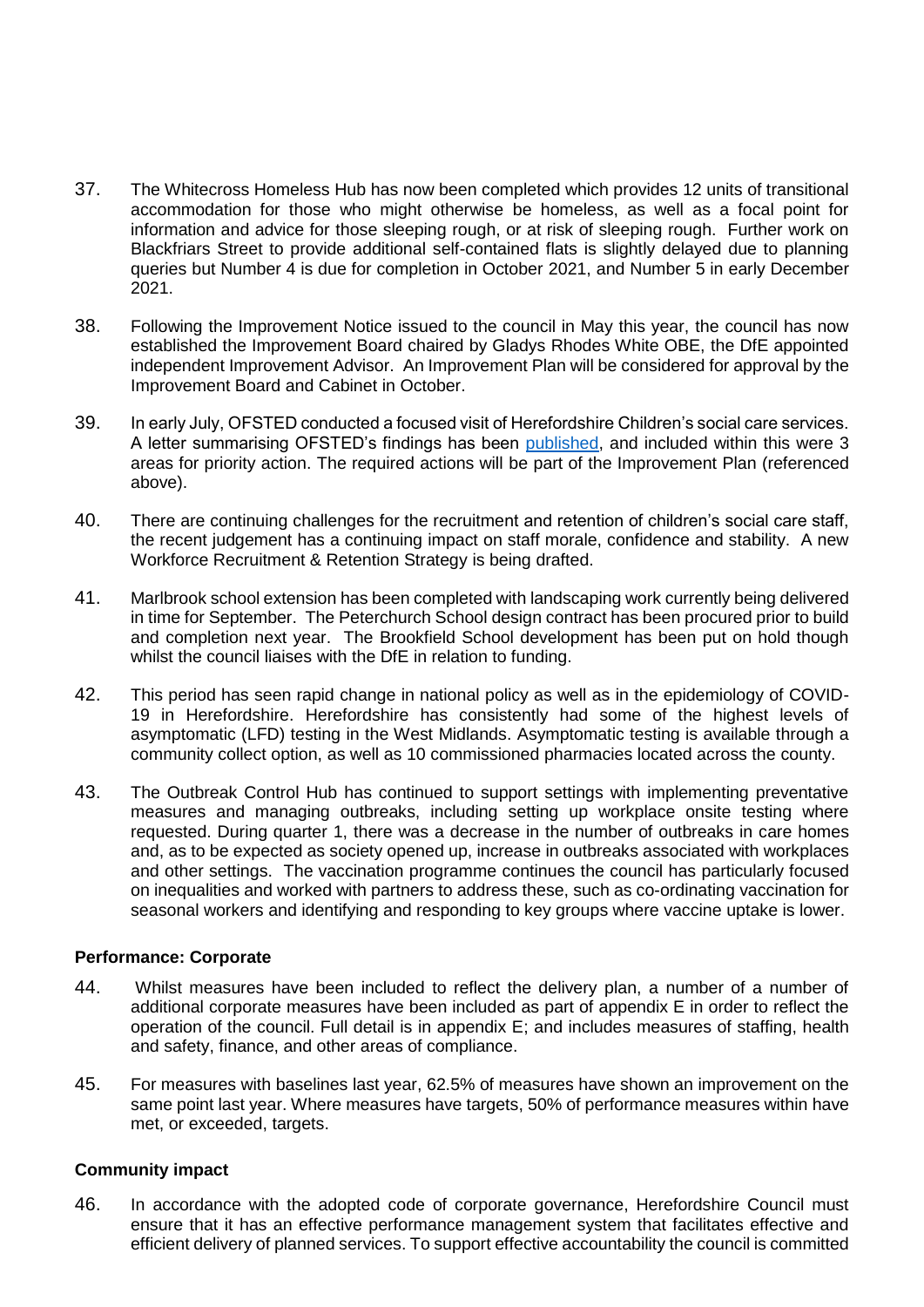to reporting on actions completed and outcomes achieved, and ensuring stakeholders are able to understand and respond as the council plans and carries out its activities in a transparent manner.

47. Regularly reviewing performance with a view to identifying actions which will deliver further improvement in outcomes or efficiencies helps ensure the council achieves its corporate plan priorities.

#### **Environmental Impact**

48. This report details how progress is being made in achieving the Delivery Plan which details how the council is working to deliver the environmental ambitions set out within the County Plan. Individual projects and deliverables included within the Delivery Plan will all be subject to their own governance arrangements and assessment of environmental and ecological impact.

#### **Equality duty**

49. Under section 149 of the Equality Act 2010, the 'general duty' on public authorities is set out as follows:

A public authority must, in the exercise of its functions, have due regard to the need to –

- a) eliminate discrimination, harassment, victimisation and any other conduct that is prohibited by or under this Act;
- b) advance equality of opportunity between persons who share a relevant protected characteristic and persons who do not share it;
- c) foster good relations between persons who share a relevant protected characteristic and persons who do not share it.
- 50. The public sector equality duty (specific duty) requires us to consider how we can positively contribute to the advancement of equality and good relations, and demonstrate that we are paying 'due regard' in our decision making in the design of policies and in the delivery of services. Whilst this paper is not seeking any project specific decisions, in determining the council's budget allocation, the council is working towards its equality objectives (found [here\)](https://www.herefordshire.gov.uk/council/herefordshire-council/6). In addition, projects identified within the delivery plan where relevant will be subject to an Equality Impact Assessment to ensure appropriate attention is given to our Equality Duty.

#### **Resource implications**

51. These recommendations have no direct financial implications, however cabinet may wish to consider how money is utilised in order to meet the council's objectives.

#### **Legal implications**

52. The recommendations have no direct legal implications.

#### **Risk management**

53. The risks associated with the council's business are recorded on the relevant service risk register and escalated as per the council's Performance Management Framework and Risk Management